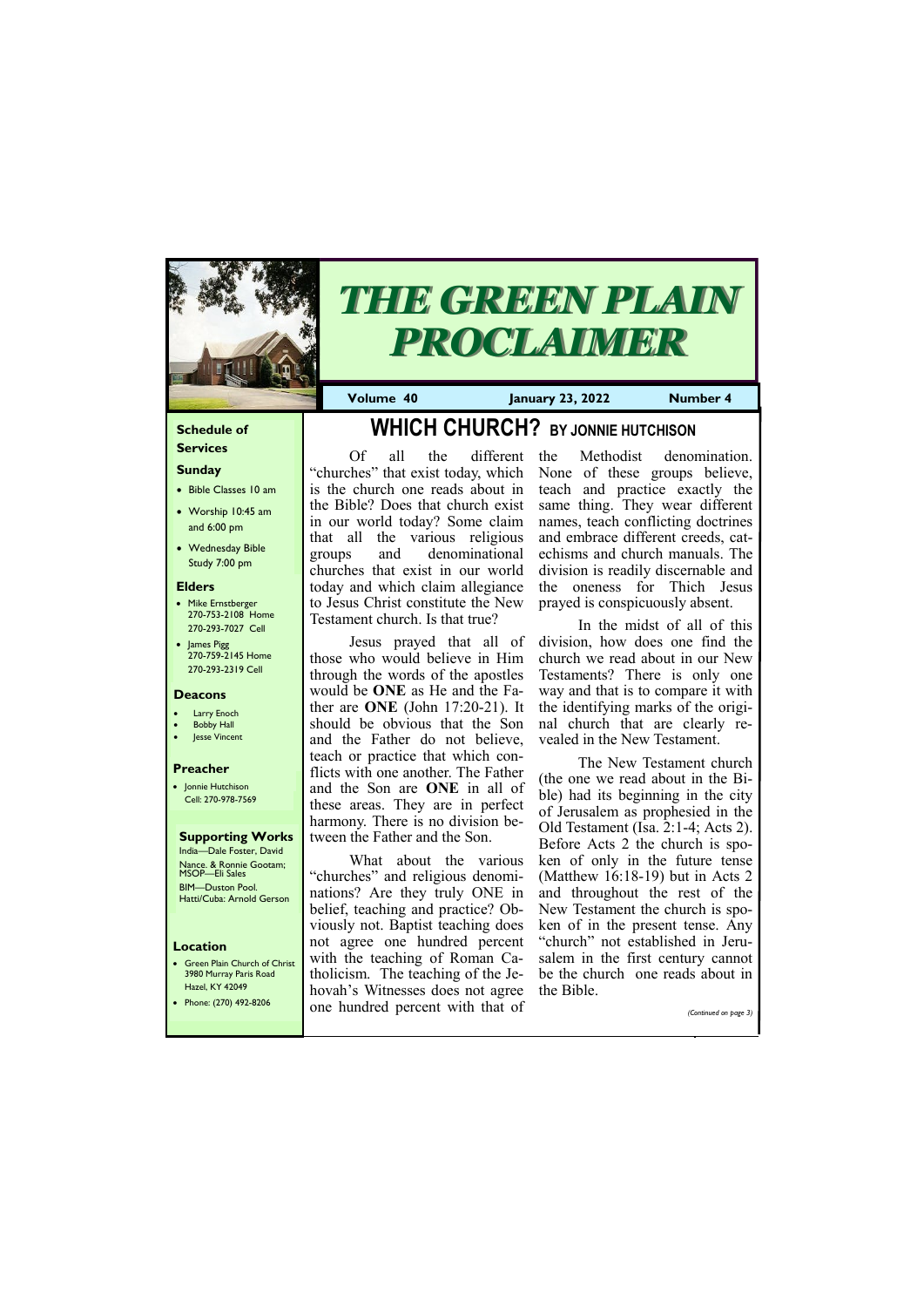#### NEWS AND NOTES

*REMEMBER IN PRAYER: Green Plain members*: Peggy Jarvis, Joanne Barnes, Maxine Pool, Jim Fielder, Larry Enoch, Mary and Jim Lowrie, Margorie and Hayes Grady, and Jesse and Mary Vincent. Marie Wyatt is recovering from Covid. Remember Vickie Canter as she continues to undergo additional treatments

*Family and Friends:* Teresa Tacker, Bryan White, Kenneth Mizell, Dale Pentecost, Brett Wyatt, Roger Rhoades, Joel White, Nat and Rita Evans and Larry and Rose Wyatt.

- **COVID UPDATE:** The elders have requested that we continue to wear masks, social distance, avoid handshakes & hugs and do what we can to diminish the possibility of spreading Covid. As we all know this virus continues to plague our society and we who are Christians are not immune. I know we are all thankful that we can continue to assemble for Bible classes and worship. Pray for those of our number who have contacted this virus.
- **PANTRY ITEMS January 2022: 2—Peaches; 9—Peanut Butter; 16—Carrots; 23— Peas; 30— Canned Potatoes.** Please bring any additional items you wish for the "blessing box" which is located next to the breezeway on the north side of the building.
- **January 2022 Anniversaries: None. Birthdays:** 14—Shane Smith;18—Karen (Hall) Elkins; 26—Marjorie Grady; Please let us know if we have left anyone out.
- *ENROLL IN A FREE BIBLE CORRECSPONDENCE COURSE. Send your name and complete mailing address and phone number to Green Plain church of Christ 3980 Murray Paris RD Hazel, KY 42049 or email your request to greenplaincoc@gmail.com. You may also enroll on our website.: greenplainchurchofchrist.org*

**Inesday Bible Class** *A Study of 1 John*

#### **Page 2**

#### **THOSE TO SERVE JANUARY 2021**

| <b>Announcements: Mike Ernstberger</b>                                        | Bil   |
|-------------------------------------------------------------------------------|-------|
| Preside at Lord's Table AM: Larry & Junior                                    | T l   |
| Preside at Lord's Table PM: 2-Larry; 9-Bobby;<br>16—Larry; 23—Bobby; 30—Larry |       |
| <b>Opening Prayer AM</b><br>2—Jonnie; 9—Chad; 16—James; 23—Jim;<br>30-Mike    | 10:45 |
| <b>Closing Prayer PM</b>                                                      | 6 p   |
| 2—Jesse; 9—David; 16—Roy; 23—Bobby; 30—Perry                                  |       |
| Song Leaders: AM Perry-; PM Mike-; WED Chad                                   |       |
|                                                                               |       |

**Count Contribution: Larry & James**

### *LESSONS TODAY* **Bible Study-10 AM** *The Book of Acts*



## **Worship 10:45 am***— "The Wrath of God"* **6 pm—** *"My 'Achan'*

*Heart"*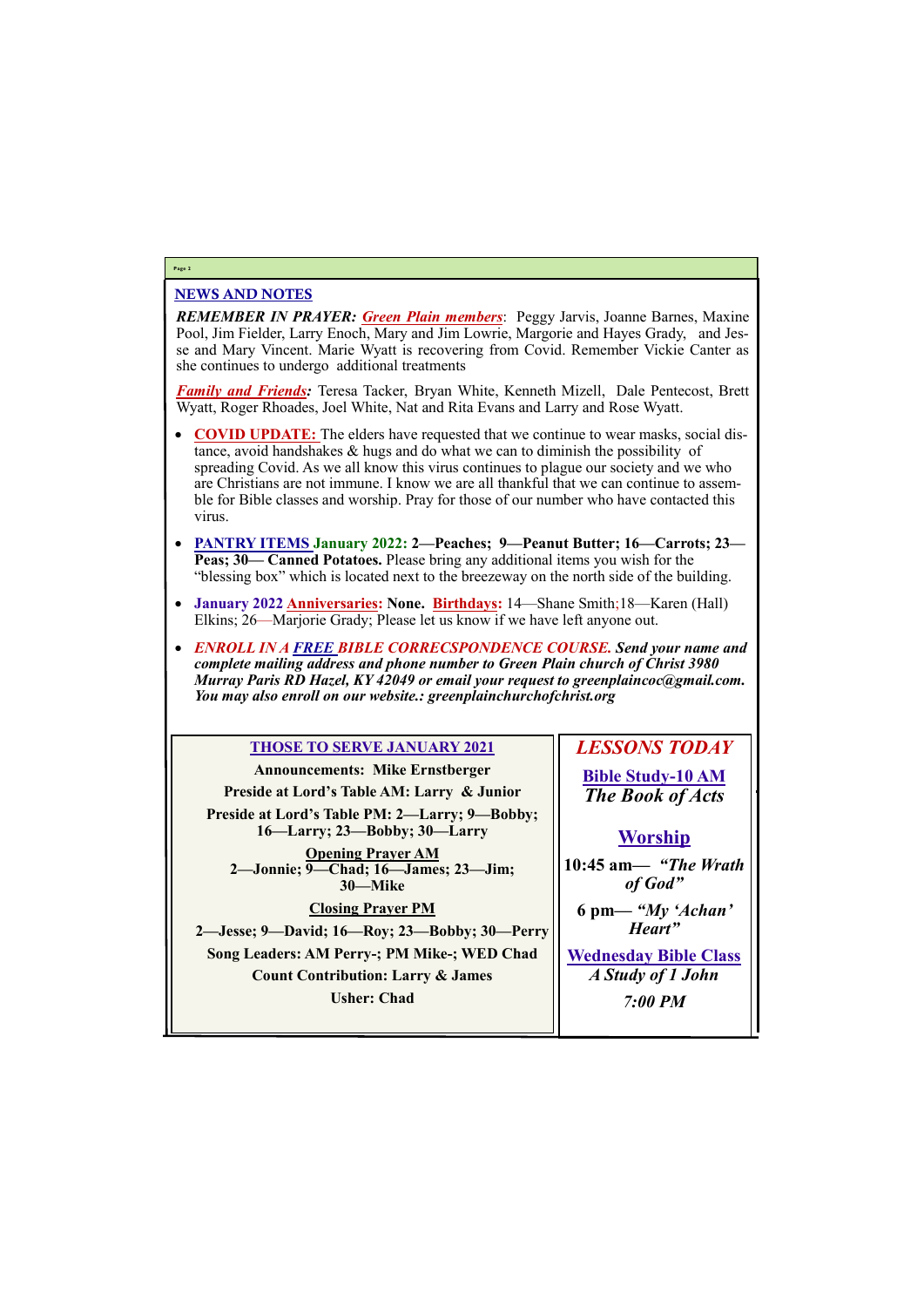**Page 3**

The New Testament church was promised and built by Jesus Christ (Matthew 16:18 -19). He is the Head of His church and it is His spiritual body (Eph. 1:22-23) . Any "church" built by someone other than Jesus or that claims a "head" other than or in addition to Jesus Christ cannot be the original New Testament church.

The New Testament church was not designated by a human name nor was its members called anything other than disciples and Christians (Acts 11:26; 1 Peter 4:16). That original church is called in the New Testament "the church of God" (1 Cor. 1:2; Gal. 1:13) and "churches of Christ" (Rom. 16:16) both phrases indicating ownership. Any church that wears a name other than the name of God or Christ cannot be the original New Testament church. Any church whose members are designated by a denominational name or doctrine cannot be the original New Testament church.

The worship of the New Testament church occurred on the first day of the week as the church, in any given locality, assembled together (Acts 20:7; 1 Corinthians 16:1- 2). That worship consisted of partaking of the Lord's Supper in remembrance of the Lord's death (Matthew 26:26-28; 1 Cor. 11:23-30), singing praise to God (Eph. 5:19), giving (1 Cor. 16:1-2), praying (1 Tim. 2:8), and parching the Word (Acts 20:7; 1 Tim. 4:2). No additional acts of worship are specified nor authorized in the New Testament. Any church that adds to these items of worship or leaves any of them out or substitutes something else in their place cannot be the original New Testament church.

• In 1901, two years before Kitty Hawk, Wilbur Wright told his brother Orville that man would not fly for another 50 years.

• Not long before the atomic bomb was dropped on Hiroshima, Admiral William

In the first century the saved were added by the Lord to His church upon loving submission to the commands of the Lord. They did not "join the church" nor were they voted in by the membership. In Acts 2 Peter and the other apostles preached the death, burial and resurrection of Jesus Christ. Three thousand responded to the gospel message they heard by asking, *"Men and brethren, what shall we do?"* Peter, inspired by the Holy Spirit, answered, *"Repent, and let every one of you be baptized in the name of Jesus Christ for the remission of sins; and you shall receive the gift of the Holy Spirit."* (Acts 2:38). Some three thousand obeyed these commands and were added by the Lord to His church (Acts 2:41, 47). Any "church" that teaches any other terms of salvation cannot be the New Testament church.

Which church today is the New Testament church? The church that follows the exact pattern or the original church as revealed in the New Testament of Jesus Christ. May we help you find the original church of Christ?

*(Continued from page 1)*

### **THE YEAR AHEAD** *By Kerry Duke*

""*For who can tell a man what shall be after him under the sun?"* (Ecclesiastes 6:12).

An issue of Time magazine almost thirty years ago gave examples of men who tried to do what man cannot do—predict the future. Here are some of these predictions made in the 1900's as listed in Time, Fall, 1992:

"My figures coincide in setting 1950 as the year that the world must smash."

• Henry Adams, considered to be one Leary told Harry Truman, "This is the biggest of America's foremost thinkers, said in 1903, *(Continued on page 4)*